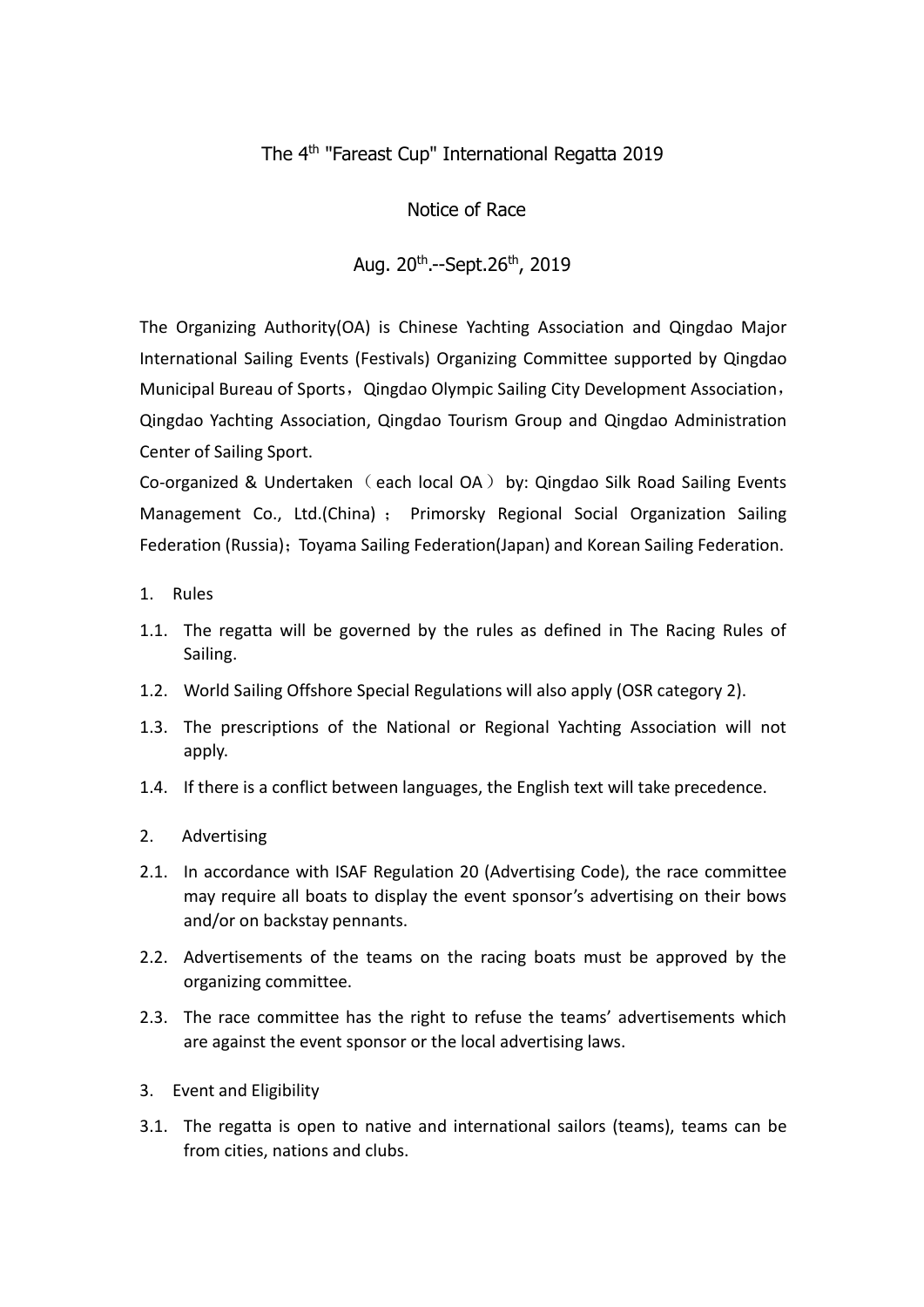- 3.2. For the safety and race organization reason, a tracker and engine working recorder for each boat may be required by the Organizing Authority, each team should keep it working properly during the race.
- 3.3. Hand-held VHF Radio should be brought by each team.
- 3.4. For each team, there could be 7 crews at east and at most 9 crews plus 1 media crew on board. **At least one crew member from each team shall have a valid first aid certificate completed within the last five years.** Each team shall have 2 experienced skippers, who's capable of offshore racing, at least 4 crews who's experienced offshore racing. CVs of the skippers and crews should be submitted for registration. The 6 persons' (skippers and crews) qualifications or certificates that must be from MSA China, CYA, KSF, RYF, JSF, RYA, and ASA or from other equivalent organizations should be displayed upon registration.
- 3.5. All the sailors must be (over) 18 years old on Aug.20<sup>th</sup>,2019.
- 4. Class

One design Class Beneteau First 40 (Provided by the organizing authority)

- 5. On-line Entry
- 5.1. Eligible teams may enter by completing the entry form (Attachment 1) at http://www.qdsailing.org and send it to FareastCupRegatta@163.com with all the copies of passports or ID cards of all the team members. Entries must be received no later than 24:00hrs, June 20<sup>th</sup>, 2019. (Foreign sailors need only copies of passports, while Chinese sailors need the copies of both passports and ID cards with both sides)
- 5.2. Receiving the E-mail [confirmation](app:ds:confirmation) [letter](app:ds:letter) is considered signing up the entry successfully.
- 6. On-site Registration

A team leader of each eligible team shall provide these following documents at registration:

- 6.1. A copy of the entry confirmation.
- 6.2. Passports or ID cards (the original and the scanned copy) of all the team members.
- 6.3. Equipment damage deposit.
- 6.4. Proof of personal accident insurance complying with NOR 23.
- 7. Fees
- 7.1. Each team needs to pay equipment deposit of \$2,000. (Or equal RMB with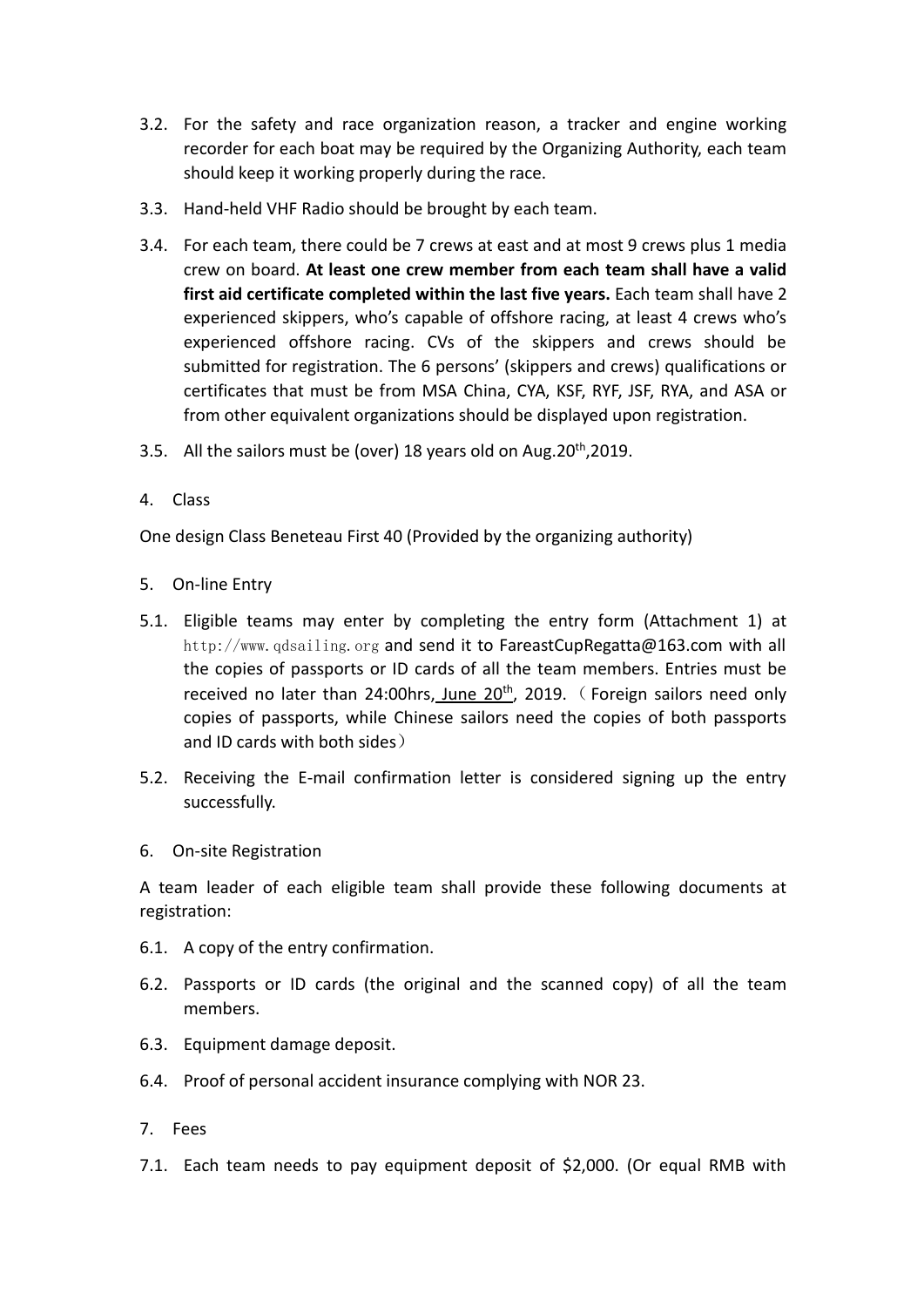exchange rate on the day).

- 7.2. The equipment damage deposit should be paid in cash at registration.
- 8. Format of Race

The regatta will consist of offshore races and inshore races.

- 9. Schedule
- 9.1. The schedule is as the following:

| 6.22         | SAT        | Boats Drawing(by email or we-chat)                                                        |
|--------------|------------|-------------------------------------------------------------------------------------------|
| 8.20         | <b>TUE</b> | QD Hotel check in; registration; boat preparation; shopping                               |
| 8.21         | WED        | Registration; boat preparation; practice; shopping                                        |
| 8.22         | <b>THU</b> | Registration; boat preparation; practice; shopping                                        |
| 8.23         | <b>FRI</b> | 13:30 Skippers' Meeting, Safety Training; Preparation                                     |
| 8.24         | <b>SAT</b> | Inshore Races(3races) in Qingdao;18:30 Opening Ceremony                                   |
| 8.25         | <b>SUN</b> | Reserve Day for Inshore races                                                             |
| 8.26.        | <b>MON</b> | Starting Ceremony/ Offshore Race I to Vladivostok                                         |
| $8.27 - 9.2$ | All days   | Offshore Race I<br>(7 days)                                                               |
| 9.3          | <b>TUE</b> | Arriving at Vladivostok, Russia; CIQ (immigration)                                        |
| 9.4          | WED        | Joining the local activities, including the local regatta<br>organized by Seven Feet Club |
| 9.5          | <b>THU</b> | Inshore races (3races) in Vladivostok                                                     |
| 9.6          | FRI        | Reserve Day for inshore races                                                             |
| 9.7          | SAT        | Emigration / Offshore Race II to Toyama                                                   |
| $9.8 - 9.11$ | All days   | Offshore Race II (4days)                                                                  |
| 9.12         | <b>THU</b> | Arriving at Toyama, CIQ(immigration)                                                      |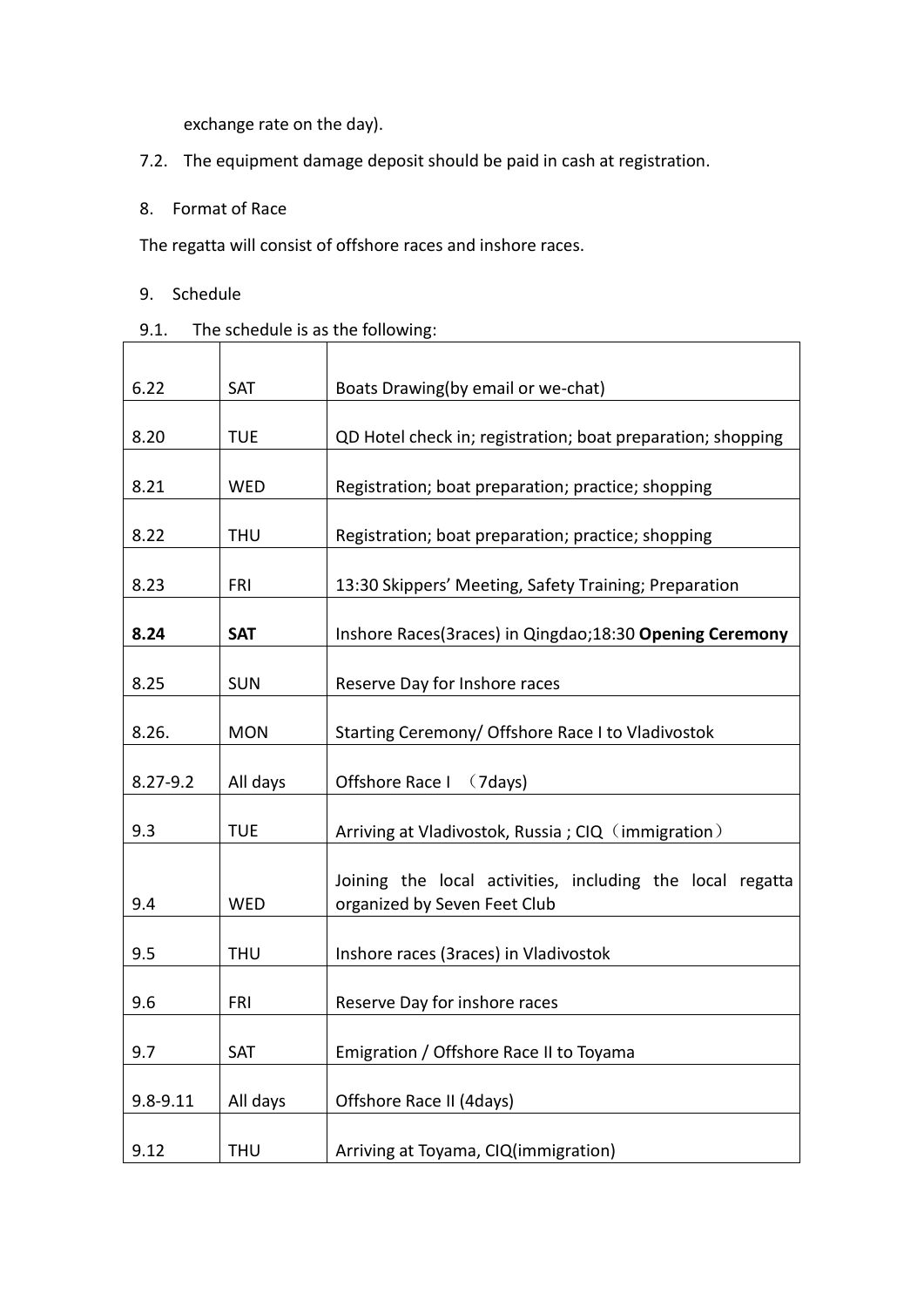| 9.13          | <b>FRI</b> | Lay day(Joining local activities)                     |  |  |  |  |
|---------------|------------|-------------------------------------------------------|--|--|--|--|
|               |            |                                                       |  |  |  |  |
|               |            | Cruising & Long Distance Race (1race) in Toyama       |  |  |  |  |
| 9.14          | <b>SAT</b> | (Special Regulation CAT6); Young Sailors' Symposium   |  |  |  |  |
|               |            |                                                       |  |  |  |  |
| 9.15          | <b>SUN</b> | Sightseeing and Japanese Tea Ceremony                 |  |  |  |  |
|               |            |                                                       |  |  |  |  |
| 9.16          | <b>MON</b> | $CIQ$ (emigration); Offshore Race III to Qingdao      |  |  |  |  |
|               |            |                                                       |  |  |  |  |
| $9.17 - 9.23$ | All days   | Offshore Race III<br>(7days)                          |  |  |  |  |
|               |            |                                                       |  |  |  |  |
| 9.24          | <b>TUE</b> | Arriving in Qingdao, Boats delivery & deposit refund. |  |  |  |  |
|               |            |                                                       |  |  |  |  |
| 9.25          | <b>WED</b> | Awarding and Closing Ceremony                         |  |  |  |  |
|               |            |                                                       |  |  |  |  |
|               | before     |                                                       |  |  |  |  |
| 9.26          | 12:00      | Departure (Check out)                                 |  |  |  |  |

- 9.2. No more than three races are scheduled for inshore races per day.<br>9.3. Totally 6 inshore races are scheduled in China & Russia.
- 
- 10. Equipment and Measurement
- 10.1. The Organizing Committee will provide about 9 to 10 boats (Beneteau First-40). All teams shall join the boats drawing on June 22<sup>nd</sup>by email or we-chat.
- 10.2. Cash deposit would be returned in full if the boats are undamaged in any way after the Regatta. Otherwise, teams should pay for the repairing of the damaged equipment and the cost of it will be deducted from the equipment deposit. The organizing authority has the right to demand indemnification if the deposit is not sufficient.
- 10.3. The organizing authority will be responsible for inspecting all boats; if necessary an equipment inspection may be taken at any time during racing.
- 11. Sailing Instructions

The Sailing Instructions will be available after the on-site registration.

12. The Venue

Attachment 2 is the venues located in Qingdao, Vladivostok and Toyama.

13. The Course

Please see the Sailing Instructions. Attachment 3 is for Offshore racing.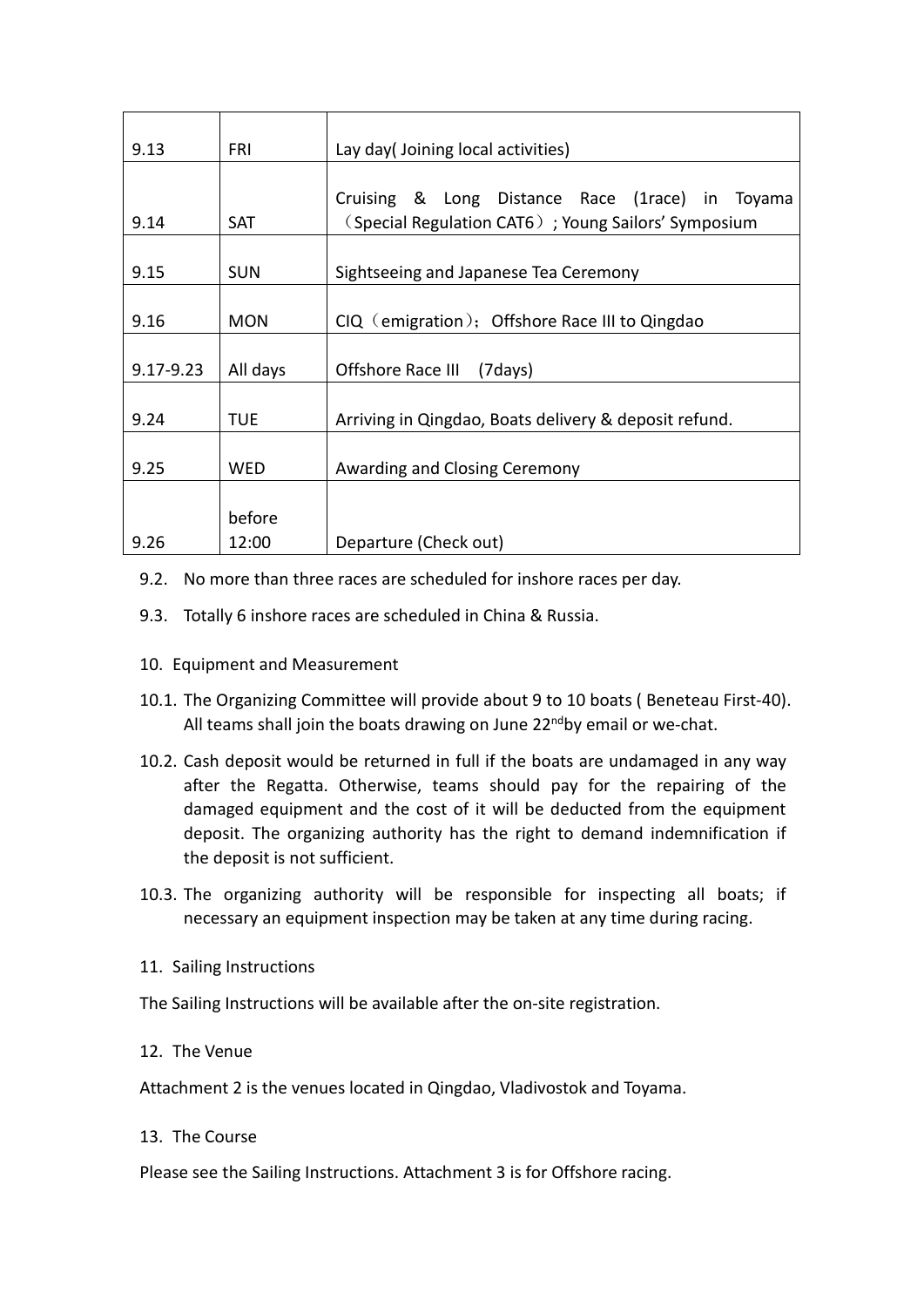## 14. Penalty System

- 14.1. Rule 44.1 is changed so that the Two-Turns Penalty is replaced by the One-Turn Penalty.
- 14.2. Decision of the jury will be final as provided in rule 70.5.

## 15. Scoring

15.1.1. The scoring of the total results will be the total of offshore-race results of three legs ( 1<sup>st</sup> leg-Qingdao to Vladivostok; 2<sup>nd</sup> leg- Vladivostok to Toyama ;3<sup>rd</sup> leg –Toyama to Qingdao) plus one Long Distance Race in Toyama (individually)and 6 inshore-races results, in which each offshore race will be double scores and the Long Distance Race will be a single score. The results of both the offshore races and the long distance race shall not be excluded.

If there is a tie in total results, the ties shall be broken first in favour of the boat(s) with the best score(s) in the offshore- race III; If offshore race III hasn't been finished, the ties shall be broken in favour of the boat(s) with the best score(s) in the offshore race II; if offshore race II hasn't been finished, the tie shall be broken in favour of the boat(s) with the best score(s) in the offshore race I.

- 15.2. Three races are required to be completed to constitute a series. When 3 inshore races are completed, the results will be the total of her series scores. When 4 or more inshore races are completed, the results will be the total of her series score excluding her worst score.
- 16. Berthing

Boats shall be kept in their assigned places at the pontoons during the regatta.

### 17. Haul-Out Restrictions

Boats shall not be hauled out during the regatta except with and according to the terms of prior written permission of the race committee.

### 18. Diving Equipment and Plastic Pools

Underwater breathing apparatus and plastic pools or their equivalent shall not be used around keel boats between the preparatory signal of the first race and the end of the regatta.

### 19. Radio Communication

During racing, the Race Committee official channel is VHF81 for inshore communication, and the spare channel is VHF 72. All boats shall listen to channel VHF16 during the offshore races. Each team needs to bring her own hand-held VHF Radio during the regatta.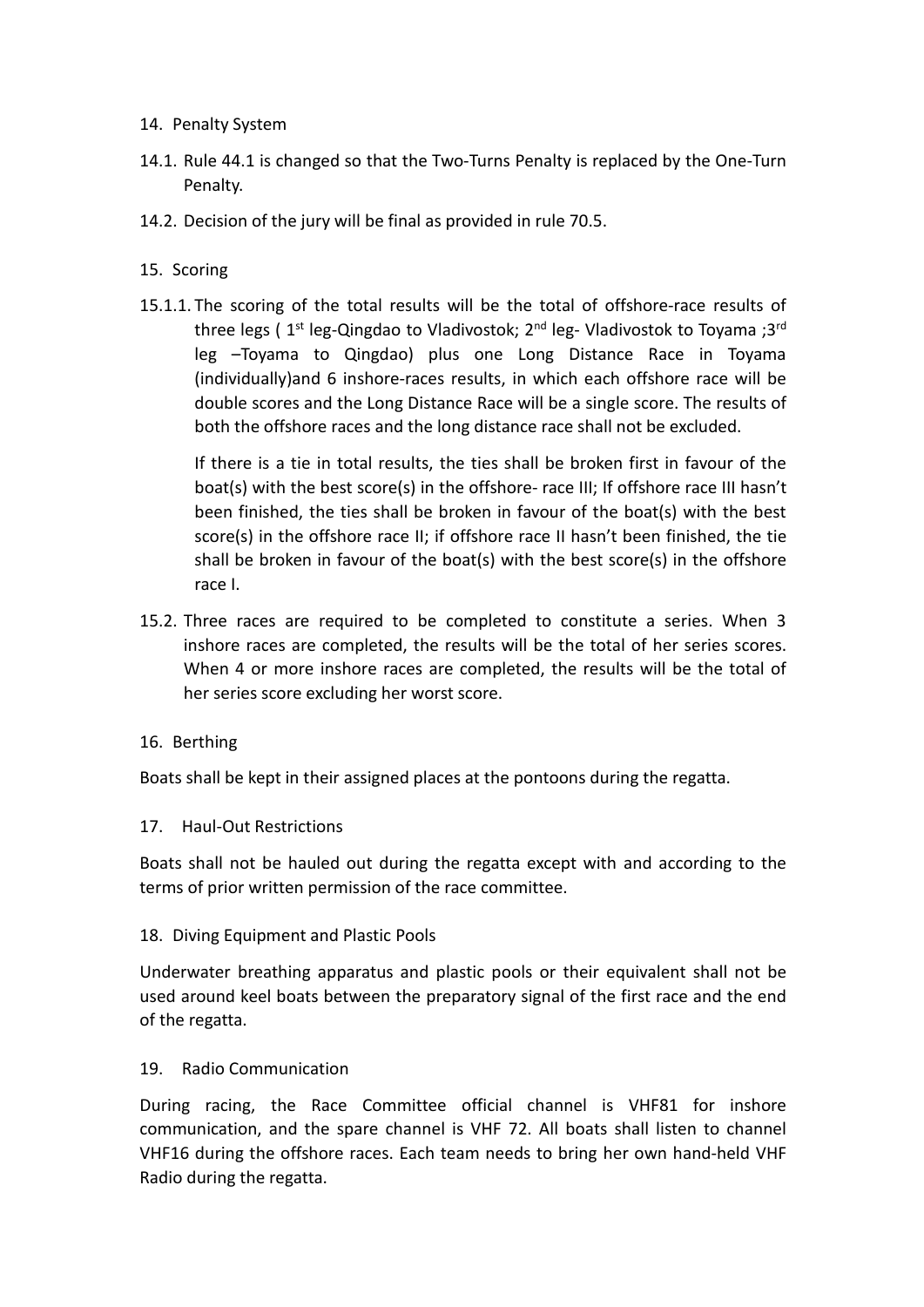### 20. Photography Consent

By participating in this event, competitors automatically grant the organizing authority and the event sponsors the right, in perpetuity, to make, use, and show, at their discretion, any photography, audio and video recordings, and other reproductions of them made at the venue or on the water from the time of their arrival at the venue, until their final departure, without compensation.

#### 21. Prizes

Prize money will be awarded:

The First Place: US Dollar 10000,

The Second Place: US Dollar 5000,

The Third Place: US Dollar 3000

- 22. Disclaimer of Liability
- 22.1. Competitors participate in the regatta entirely at their own risk. See rule 4, Decision to Race. The organizing authority will not accept any liability for material damage or personal injury or death sustained in conjunction with or prior to, during, or after the regatta.
- 22.2. All the people on board must sign the Disclaimer of Liability.

### 23. Insurance

Each participant must have valid personal accident insurance with the minimum insurance cover of 100,000 dollars per incident. Original insurance document and its photocopy should be displayed during the registration, if not, 100 dollars are required for insurance purchasing. Those who do not provide the Original insurance document or purchase the insurance at on-site registration may be banned to participate by the organizing authority.<br>24. Accommodation for Participants

- 
- 24.1. The Lodging (standard or double room [twin room] or 3-4persons room or Korean ondol or Japanese tatami for more people) in Qingdao, Vladivostok and Toyama will be arranged and paid by each local organizing authority from Aug. 20th- Sept.26<sup>th</sup> (till 12:00 noon). Meals [lunch & supper] both on the shore and water will be arranged and paid by each team except breakfast offered free by the hotels. If any sailor expects to live in a single room or say a room by one person, he or she shall report to the OA for registration in advance and the room fee will be paid by the sailor himself or herself.
- 24.2. A damage deposit of  $\frac{2}{5}$  50 for each participant by cash may be charged by the hotel and will be refunded if no damage occurs.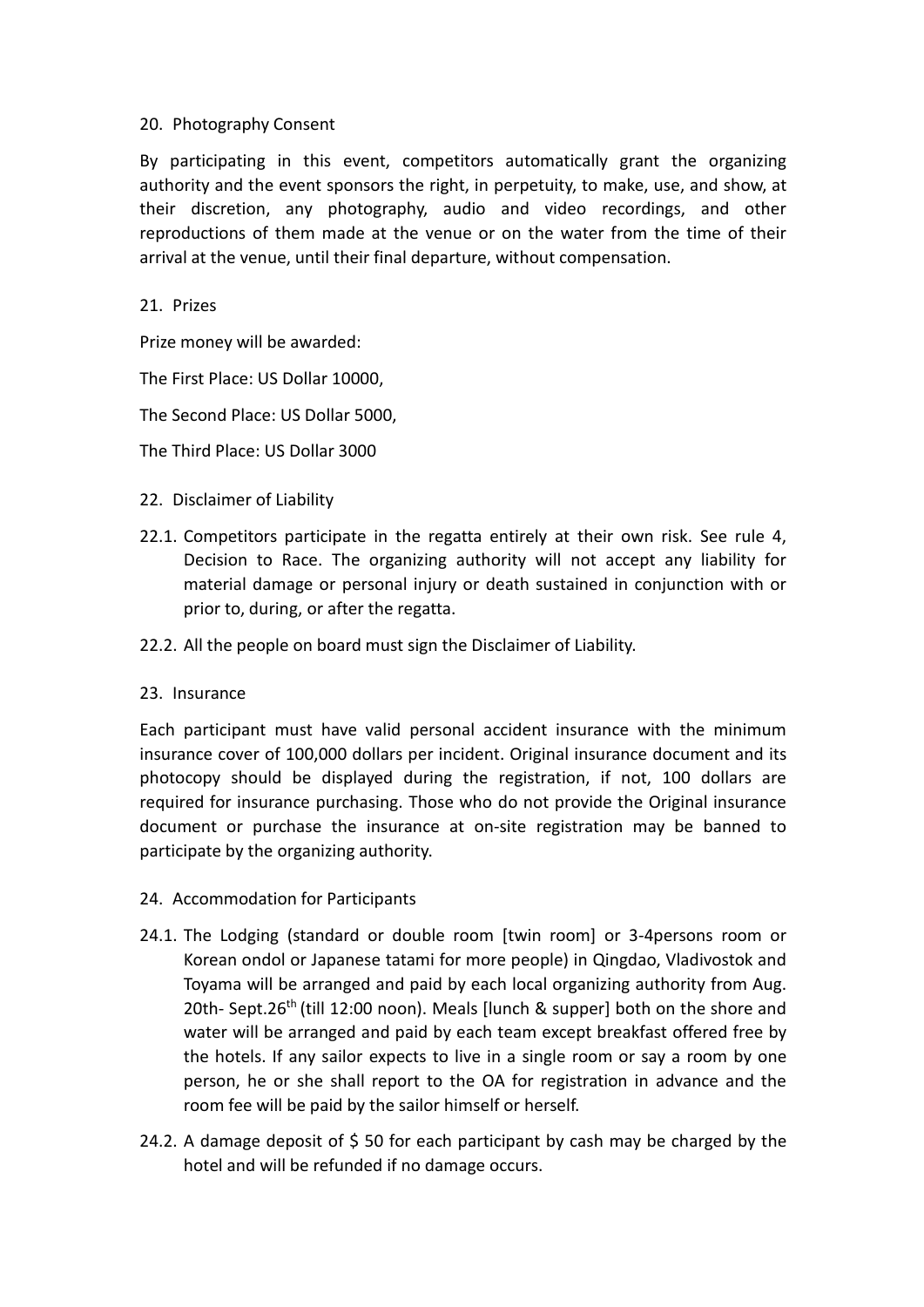- 25. Others
- 25.1. Each team shall bring a flag of their team/club or their national authorities to the Organizing Authority.
- 25.2. The Organizing Authority may appoint maximum two journalists on each boat to take photos and video. Skippers shall be responsible for the safety of the journalists on board and supervise the work of the journalists on board.
- 25.3. All foreign sailors shall hold two times effective visas to enter P.R. China. Each team shall submit the scanning copies to the OA of their competitors' passports (the page with a photo) and two times effective visas. If any team needs to swap competitors when they arrive at Vladivostok, Russia and Toyama, Japan, the related information about swapping sailors shall be delivered to the OA before the entry. All sailors entering the free port of Vladivostok and Toyama need to have the valid electronic visas or paper visas or visas waiver(All teams are required to check and apply for the visas at each Russian and Japanese embassy or consulates beforehand.)
- 25.4. CIQ documents needed:

The scanning copies of passports with photos and the Visas pages

- 25.5. During racing, swapping sailors are not permitted unless the request party submits an application in a written form and gets the approval of the OA. Or there are some unexpected special problems occurring, they can swap sailors upon receiving the approval of the RC.
- 25.6. For further information, please contact:

Qingdao Organizing Authority:

Name: Xin Kejiang, Meng Yuejiao,

Fax: +86 (0)532 8591 6115

Tel: +86 (0)532 8591 6115, +86 (0)532 5870 2691

E-Mail: FareastCupRegatta@163.com

Address: Room 1616, No.17 Xianggang Zhong Road, Qingdao, China,

Post Code: 266071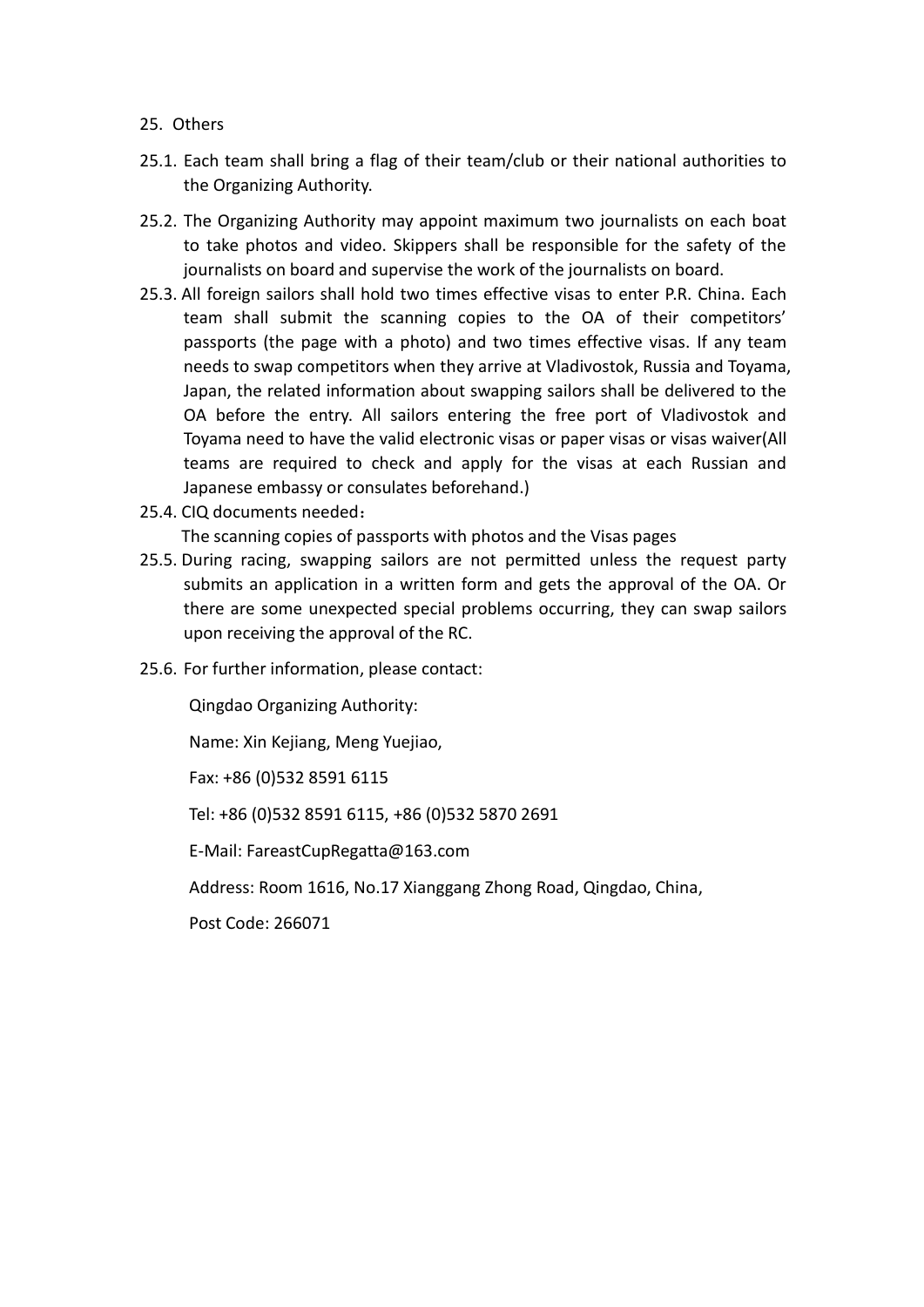# ENTRY FORM (回复函) "Fareast Cup" International Regatta 2019 Aug20th--Sept26 2019

Cities/nations / clubs:

|                | First | Given | Gender | Date of Birth | Mobile | Nationality | Passport No./ | <b>Issuing Date</b> | Expiry |
|----------------|-------|-------|--------|---------------|--------|-------------|---------------|---------------------|--------|
|                | Name  | Name  |        | (DD/MM/YY)    | Phone  |             | ID NO.        |                     |        |
| <b>SKIPPER</b> |       |       |        |               |        |             |               |                     |        |
| Crew 1         |       |       |        |               |        |             |               |                     |        |
| Crew 2         |       |       |        |               |        |             |               |                     |        |
| Crew 3         |       |       |        |               |        |             |               |                     |        |
| Crew 4         |       |       |        |               |        |             |               |                     |        |
| Crew 5         |       |       |        |               |        |             |               |                     |        |
| Crew 6         |       |       |        |               |        |             |               |                     |        |
| Crew 7         |       |       |        |               |        |             |               |                     |        |
| Crew 8         |       |       |        |               |        |             |               |                     |        |
| Media Crew     |       |       |        |               |        |             |               |                     |        |

I will be governed by the rules as defined in the Racing Rules of Sailing (RRS), Sailing Instructions and class special rules. I acknowledge that the Organizing Authority will not be responsible for participators' life or [injury](http://dict.youdao.com/w/injury/) or any damage of equipment. I declare that during the competition I have valid insurance with the minimum insurance cover of 100,000 dollars. So does my team.

Location: date: Sign:

The above statement must be signed.

[Permission](http://dict.youdao.com/w/permission/) from your national or local department in charge

(Stamp)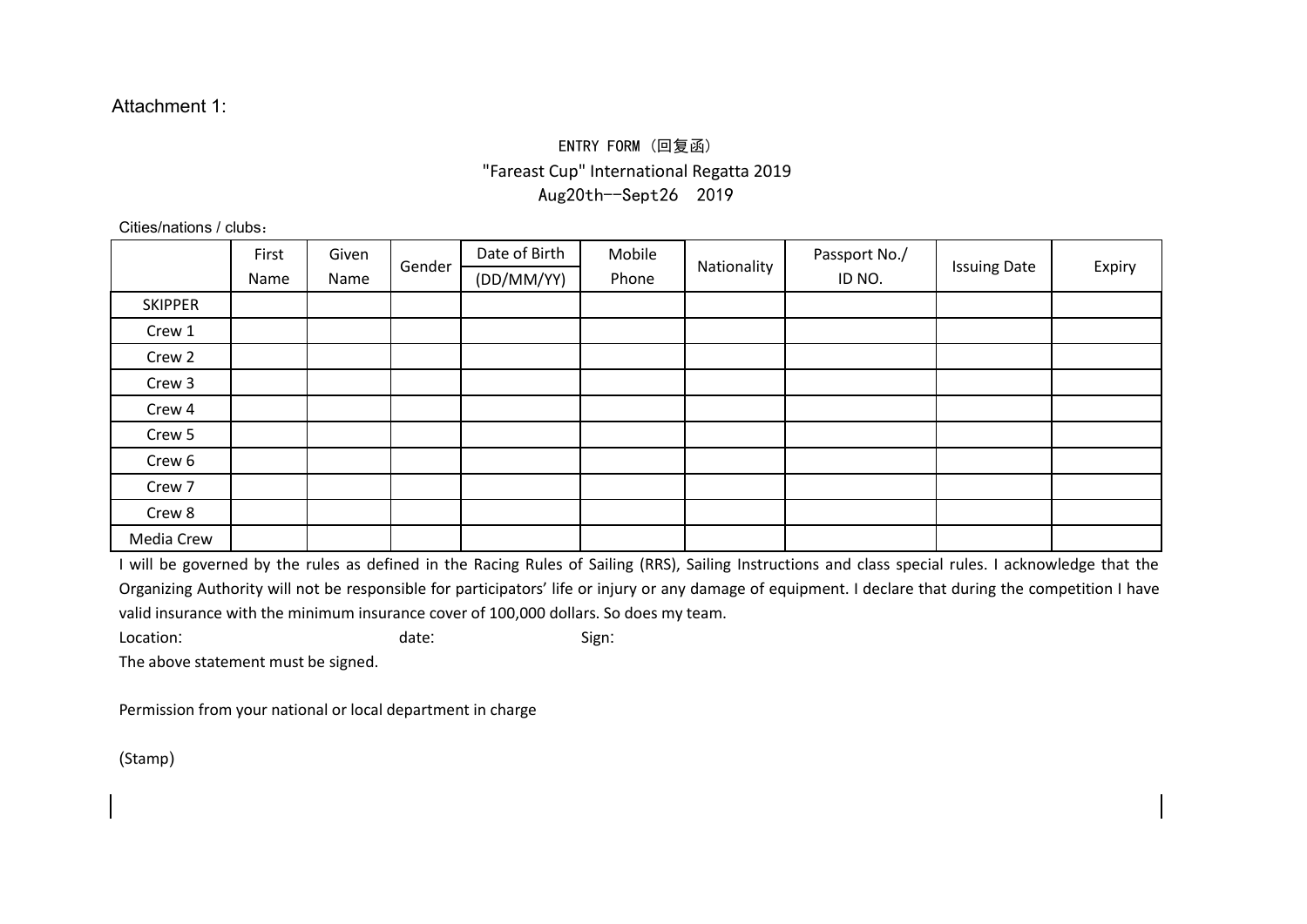#### Attachment 2:  $4^{th}$  "Fareast Cup" International Regatta 2019





Toyama Marina, Japan (N 36°46.240'; E137°08.283') Long Distance race (N 36° 47.147'; E137°06.677')



Seven Feet Club, Vladivostok, Russia(N 43°06.499'; E131°52.354') Immigration & Emigration Berthing( N 43° 06.670'; E131° 53.160') Inshore Race(N 43°03.154'; E131°54.346')